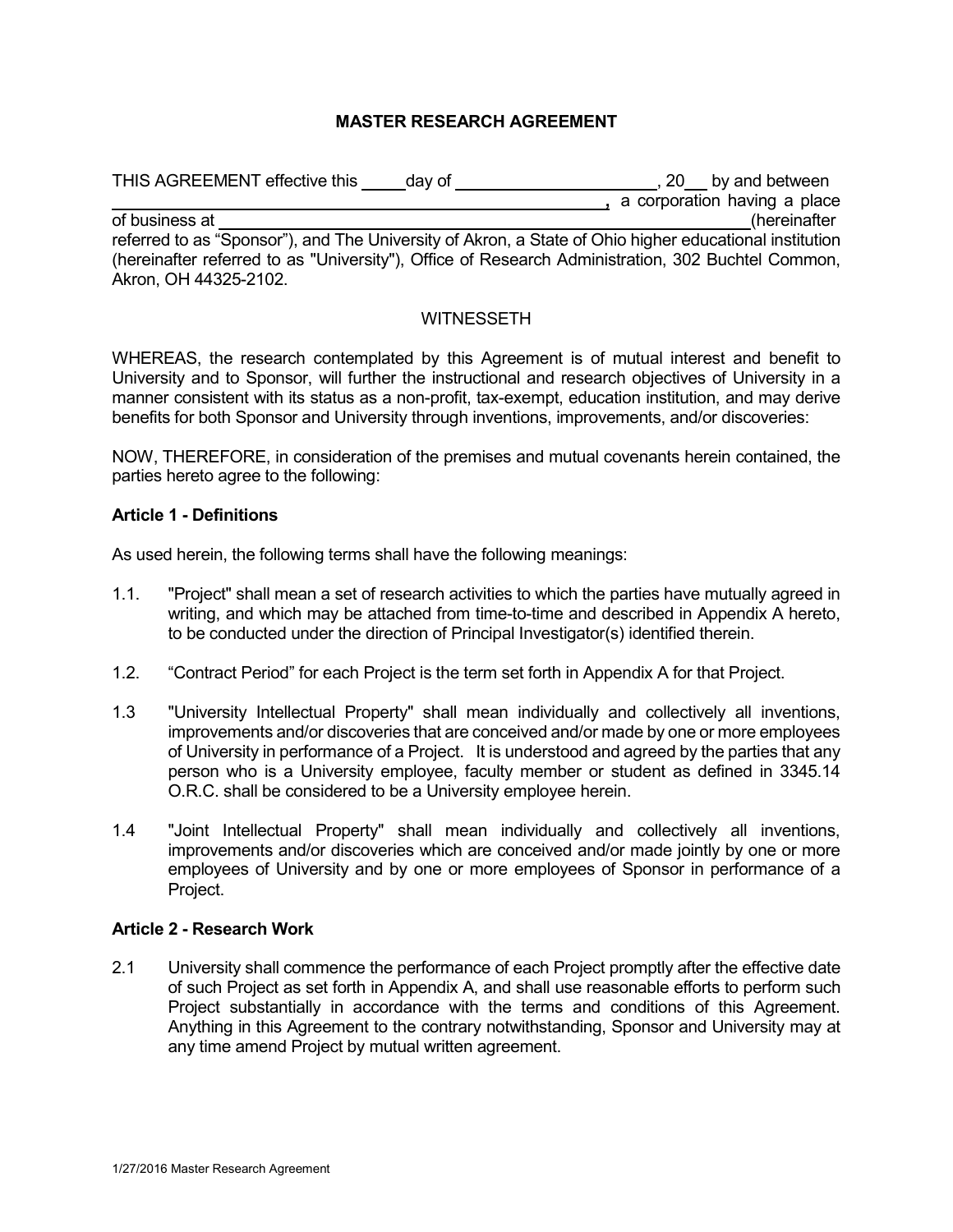- 2.2 In the event that the Principal Investigator(s) becomes unable or unwilling to continue Project, and a mutually acceptable substitute is not available, University and/or Sponsor shall have the option to terminate said Project.
- 2.3 Except to the extent necessary to perform the Projects hereunder, University is granted no rights in Sponsor's intellectual property.

# **Article 3 - Reports and Conference**

- 3.1. Written Project reports shall be provided by University to Sponsor every months during the course of each Project, and a final report shall be submitted by University within forty-five (45) days of the conclusion of the Contract Period for that Project, or early termination of this Agreement.
- 3.2. During the term of this Agreement, representatives of University will meet with representatives of Sponsor at times and places mutually agreed upon to discuss the progress and results, as well as ongoing plans, or changes therein, of Projects to be performed hereunder.

# **Article 4 - Costs, Billings, and Other Support**

- 4.1 It is agreed and understood by the parties hereto that, subject to Article 2, total costs to Sponsor for each Project hereunder shall not exceed the amount set forth in Appendix A with respect to that Project. Payment shall be made by Sponsor according to the payment schedule set forth in Appendix A. It is agreed and understood that this is a fixed price contract.
- 4.2. Sponsor shall loan/donate to the University such equipment as may be set forth in Appendix A under the conditions set forth therein. University shall retain title to any equipment purchased with funds provided by Sponsor under this Agreement unless otherwise specifically agreed to otherwise by the parties.
- 4.3. Anything herein to the contrary notwithstanding, in the event of early termination of this Agreement by Sponsor pursuant to Article 9 hereof, Sponsor shall pay all costs accrued by University as of the date of termination, including non-cancelable obligations, which shall include all non-cancelable contracts and fellowships or post-doctoral associate appointments called for in Appendix A, incurred prior to the effective date of termination. After termination, any obligation of Sponsor for fellowships or postdoctoral associates shall end no later than the end of University's academic year following termination.

# **Article 5 - Publicity**

5.1. Sponsor will not use the name of University, nor of any member of University's Project staff, in any publicity, advertising, or news release without the prior written approval of an authorized representative of University. University will not use the name of Sponsor, nor any employee of Sponsor, in any publicity without the prior written approval of Sponsor, except that University shall make available, upon request, the title and description of a research project, the name of the researcher, and the amount and source of funding provided for such project, pursuant to the applicable Project terms.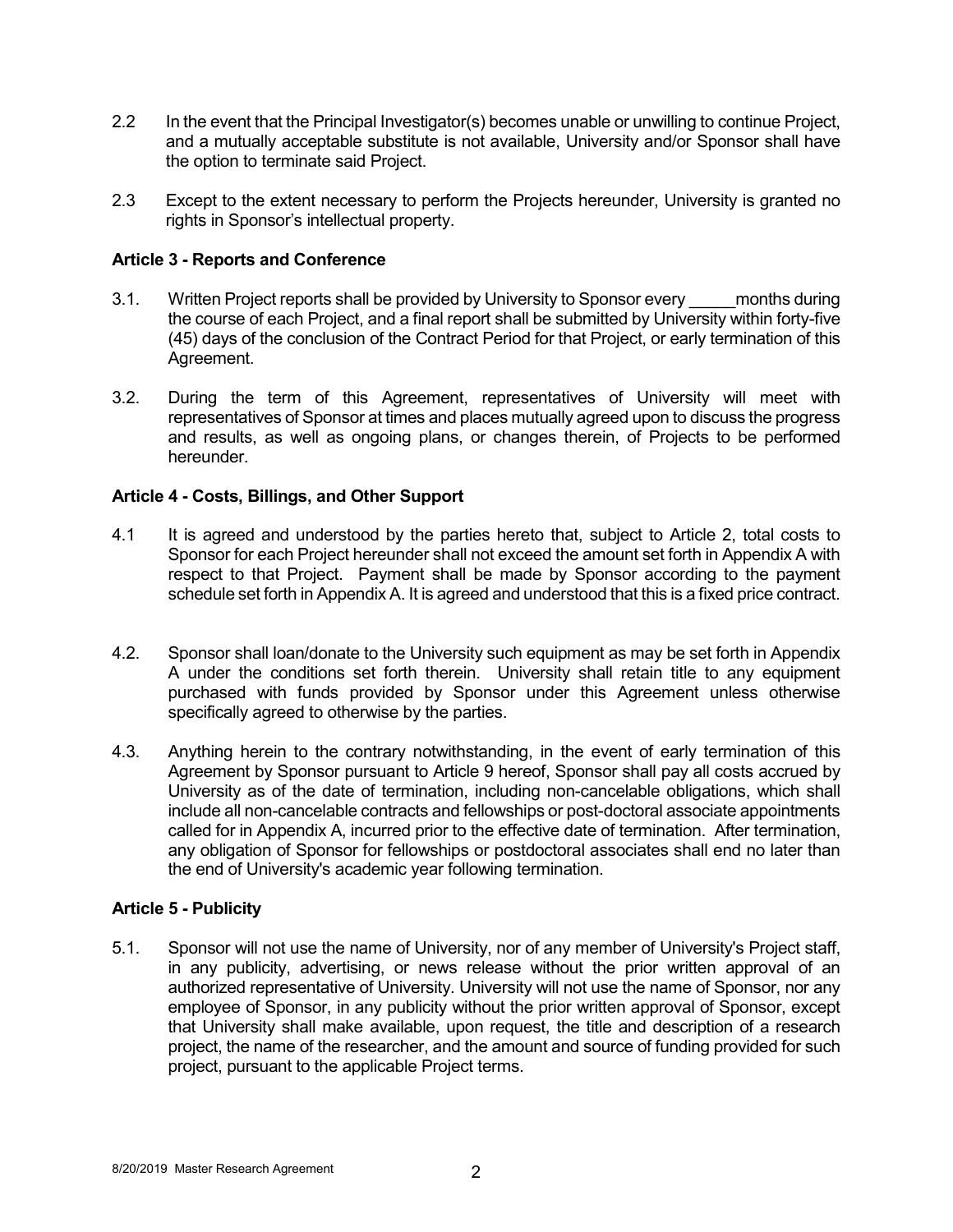### **Article 6 – Publications**

6.1. Sponsor recognizes that under University policy, the results of Projects must be publishable and agrees that Researchers engaged in each Project shall be permitted to present at symposia, national, or regional professional meetings, and to publish in journals, theses or dissertations, or otherwise of their own choosing, methods and results of the Project, provided, however, that Sponsor shall have been furnished copies of any proposed publication or presentation in advance of the submission of such proposed publication or presentation to a journal, editor, or other third party. Sponsor shall have thirty days after receipt of said copies to object to such proposed presentation or proposed publication because it contains Sponsor's proprietary and confidential information or patentable subject matter that needs protection. In the event that Sponsor makes such objection, said Researcher(s) shall redact the proprietary and confidential information and will refrain from making such publication or presentation for a maximum of two months from date of receipt of such objection in order for University to file patent application(s) with the United States Patent and Trademark Office and/or foreign patent office(s) directed to the patentable subject matter contained in the proposed publication or presentation.

# **Article 7 - Intellectual Property**

- 7.1 All rights and title to University Intellectual Property under Project shall belong to University, Joint Intellectual Property shall belong jointly to University and Sponsor, and both University and Joint Intellectual Property shall be subject to the terms and conditions of this Agreement.
- 7.2 Rights to inventions, improvements and/or discoveries, whether or not patentable or copyrightable, relating to Project made solely by employees of Sponsor without the use of University facilities or funding, shall belong to Sponsor. Such inventions, improvements, and/or discoveries shall not be subject to the terms and conditions of this Agreement.
- 7.3 University will promptly notify Sponsor of any University and Joint Intellectual Property conceived and/or made during the Contract Period under Project. If Sponsor directs that a patent application or application for other intellectual property protection be filed, University shall promptly prepare, file and prosecute such U.S. and foreign application in University's name if for University Intellectual Property, and in both University's and Sponsor's names if for Joint Intellectual Property. Sponsor shall bear the costs incurred in connection with such preparation, filing, prosecution, and maintenance of U.S. and foreign application(s) directed to such Intellectual Property. Sponsor and University shall cooperate to assure that such application(s) will cover, to the best of both parties knowledge, all items of commercial interest and importance. While University shall be responsible for making decisions regarding scope and content of application(s) to be filed and prosecution thereof, Sponsor shall be given the opportunity to review and provide input thereto. At Sponsor's request, University shall keep Sponsor advised as to developments with respect to such application(s) and shall use best efforts to supply to Sponsor copies of papers received and filed in connection with the prosecution thereof in sufficient time for Sponsor to comment thereon.
- 7.4 If Sponsor elects not to seek protection pursuant to Article 7.3, or decides to discontinue the financial support of the prosecution or maintenance of the protection, or elects not to exercise its option pursuant to Article 8, and thereby forego its rights thereto, University shall be free to file or continue prosecution or maintain any such application(s), and to maintain any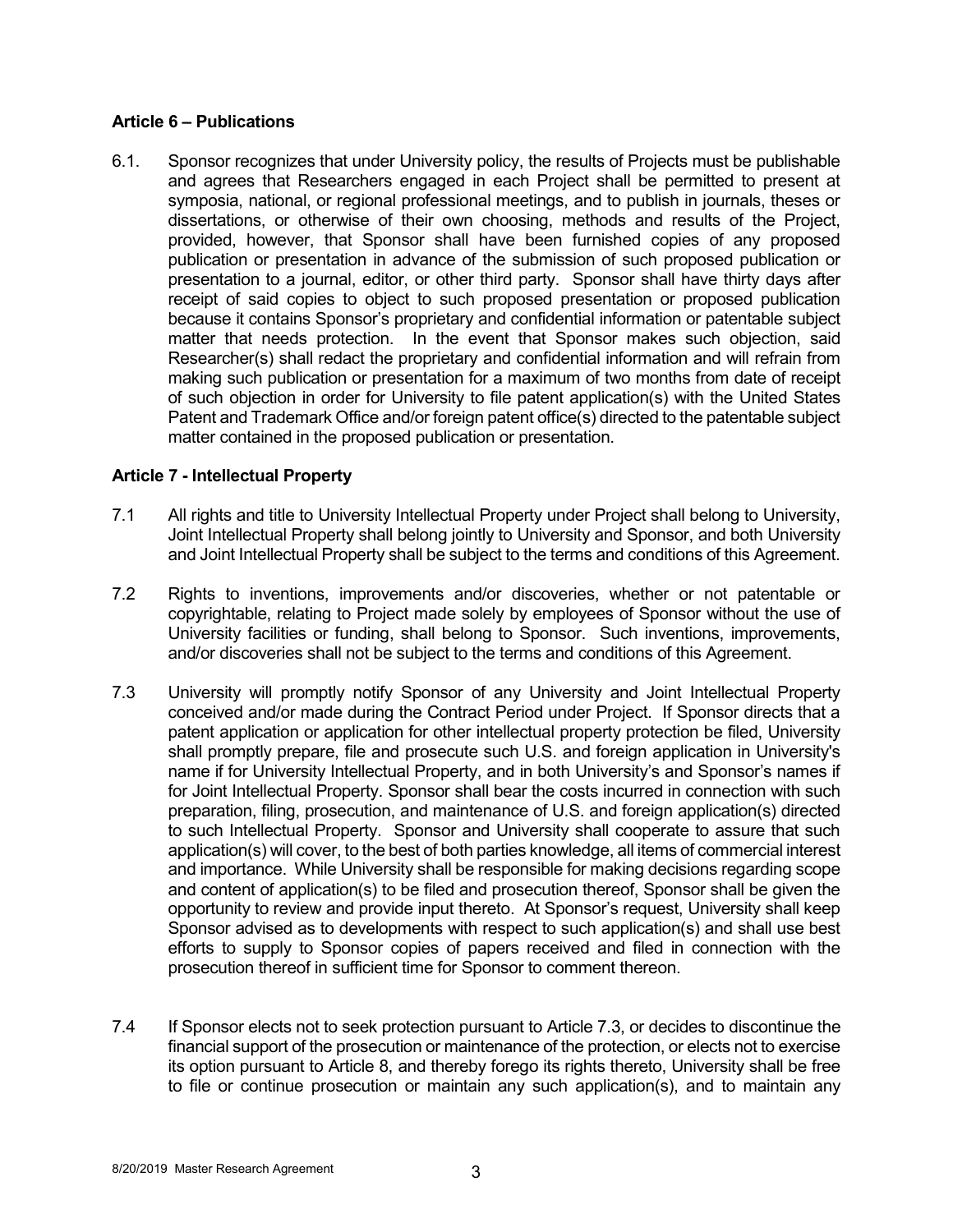protection issuing thereon in the U.S. and in any foreign country at University's sole expense and for its own purposes.

# **Article 8 - Grant of Rights**

8.1 With respect to University and Joint Intellectual Property for which Sponsor seeks protection pursuant to Article 7.3, and subject to Article 7.4, University grants Sponsor a choice of options under such University and Joint Intellectual Property in connection with products and services in the Field of Use identified in Appendix A. Options include:

> a) a royalty-free, non-exclusive license for the life of the applicable Intellectual Property, with a free six-month option to negotiate an exclusive license;

> b) an exclusive license on terms and conditions to which the parties mutually agree, and

> c) a three-year, royalty-free exclusive license, without right to sublicense, along with a right to negotiate continuing exclusivity, provided Sponsor shall reimburse all patent costs, including attorneys fees, as incurred in connection with University and Joint Intellectual Property.

The options may be exercised at any time during the six (6) months following the date of disclosure of such Intellectual Property to Sponsor.

#### **Article 9 - Term and Termination**

- 9.1 This Agreement shall become effective upon the date first hereinabove written and shall continue in effect for the full duration of the Project, or if multiple Projects, until ninety (90) days after the last to expire, unless sooner terminated in accordance with the provisions of this Article. The parties hereto may, however, extend the term of this Agreement for additional periods as desired under mutually agreeable terms and conditions that the parties reduce to writing and sign. Either party may terminate this Agreement upon ninety (90) days written notice to the other.
- 9.2 In the event that a party hereto shall commit any breach of or default in any of the terms or conditions of this Agreement, and also shall fail to remedy such default or breach within thirty (30) days after receipt of any notice thereof from the other party hereto, the party giving notice may, at its option and in addition to any other remedies that it may have at law or in equity, terminate this Agreement by sending notice of termination in writing to the other party to such effect, and such termination shall be effective as of the date of the receipt of such notice.
- 9.3 Termination of this Agreement by a party for any reason shall not affect the rights and obligations of the parties accrued prior to the effective date of termination of this Agreement. No termination of this Agreement, however effectuated, shall release the parties hereto from their rights and obligations under the License, nor under Articles 4, 5, 6, 7, and 10 herein. Notwithstanding the foregoing, Sponsor's rights under Article 8 shall terminate upon early termination of this Agreement at Sponsor's request or as a result of Sponsor's unremedied default or breach of this Agreement.

#### **Article 10 - Independent Contractor**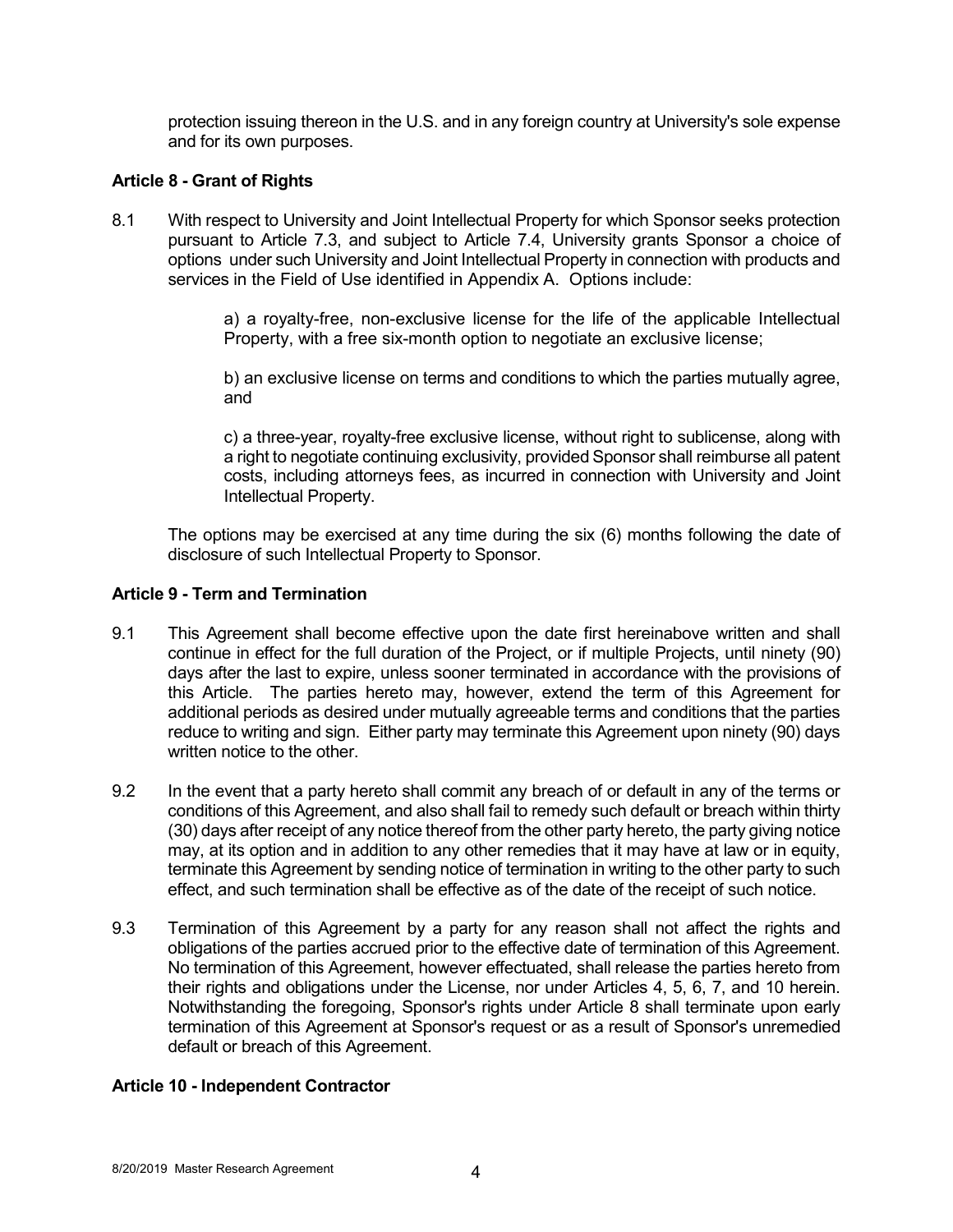In the performance of all services hereunder:

- 10.1 The parties shall be deemed to be and shall be independent contractors and, as such, the employees of a party shall not be entitled to any benefits applicable to employees of the other;
- 10.2 Neither party is authorized or empowered to act as agent for the other for any purpose and shall not on behalf of the other enter into any contract, warranty, or representation as to any matter. Neither party shall be bound by the acts or conduct of other.

# **Article 11 - Insurance**

- 11.1 University and Sponsor represent that each has adequate liability insurance, such protection being applicable to officers, employees, and agents while acting within the scope of their employment by it, and each has no liability insurance policy as such that can extend protection to any other person.
- 11.2 Each party hereby assumes any and all risks of personal injury and property damage attributable to the negligent acts or omissions of that party and the officers, employees and agents thereof.

# **Article 12 - Governing Law**

12.1 This Agreement shall be governed and construed in accordance with the laws of the State of Ohio.

# **Article 13 - Assignment**

- 13.1 This Agreement is assignable to any majority stockholder of Sponsor and/or any subsidiary of Sponsor in which Sponsor is a majority stockholder.
- 13.2 Other than as set forth in Article 13.1, this Agreement shall not be assigned by either party, or by an assignee of either party pursuant to Article 13.1, without the prior written consent of the parties hereto.

#### **Article 14 - Agreement Modifications**

14.1 Any agreement to change the terms of this Agreement in any way shall be valid only if the change is made in writing and approved by mutual agreement of authorized representatives of the parties hereto.

#### **Article 15 - Notices**

15.1 Notices, invoices, communications, and payments hereunder shall be deemed made if given by registered or certified envelope, postage prepaid, and addressed to the party to receive such notice, invoice, communication or payment at the address given below or such other address as may hereafter be designated by notice in writing:

If to Sponsor: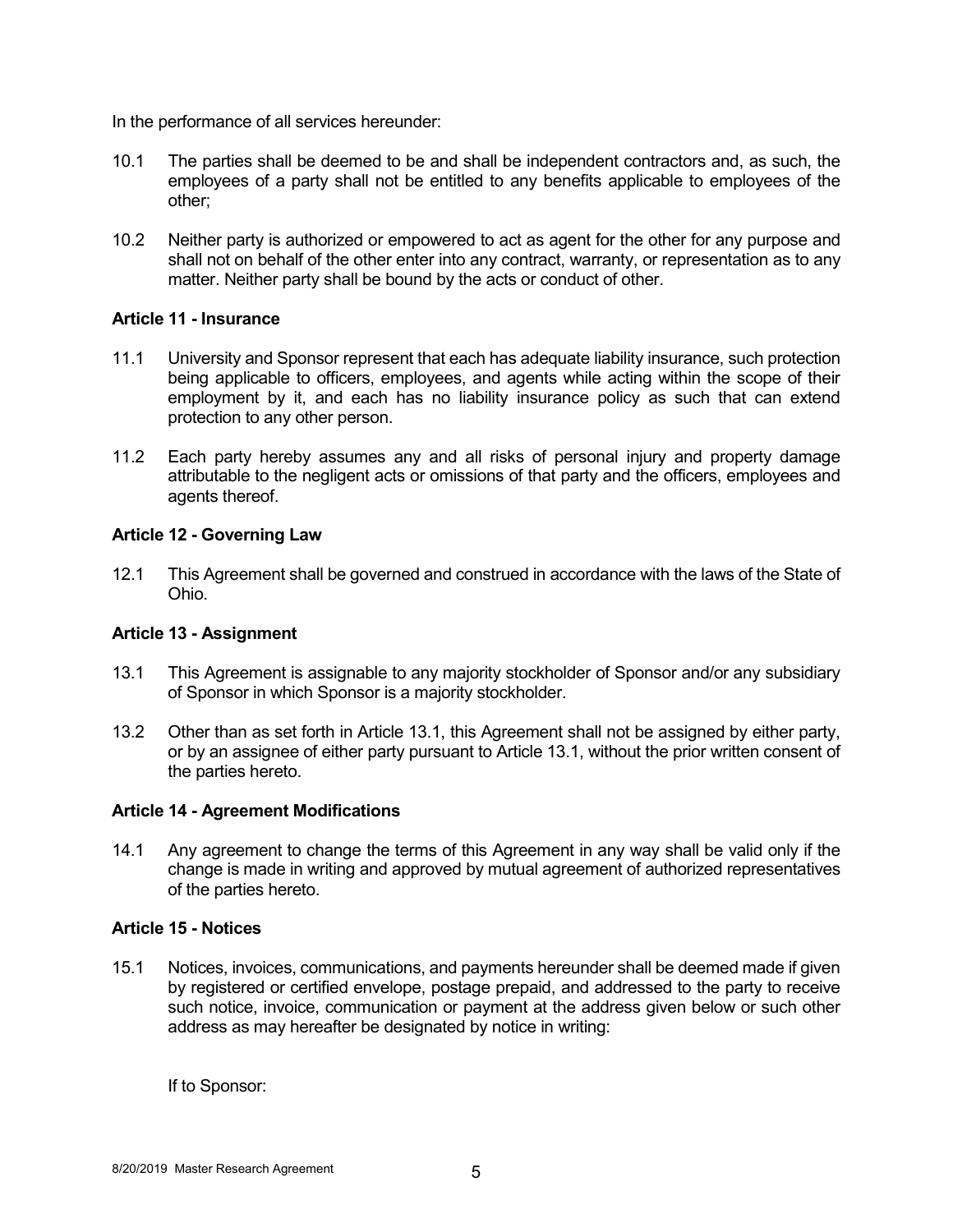| If to University:    | <b>Office of Research Administration</b><br>302 Buchtel Common<br>Akron OH 44325-2102<br>And |
|----------------------|----------------------------------------------------------------------------------------------|
| If Technical Matter: | Principal Investigator<br>Detailed in Appendix A                                             |

IN WITNESS WHEREOF, the parties have caused these presents to be executed in duplicate as of the day and year first above written.

(SPONSOR)

By:

Name: <u>with the contract of the contract of the contract of the contract of the contract of the contract of the contract of the contract of the contract of the contract of the contract of the contract of the contract of th</u>

Title:

Date:

THE UNIVERSITY OF AKRON

By:

Name:

Title: <u>www.community.community.community.com</u>

Date: